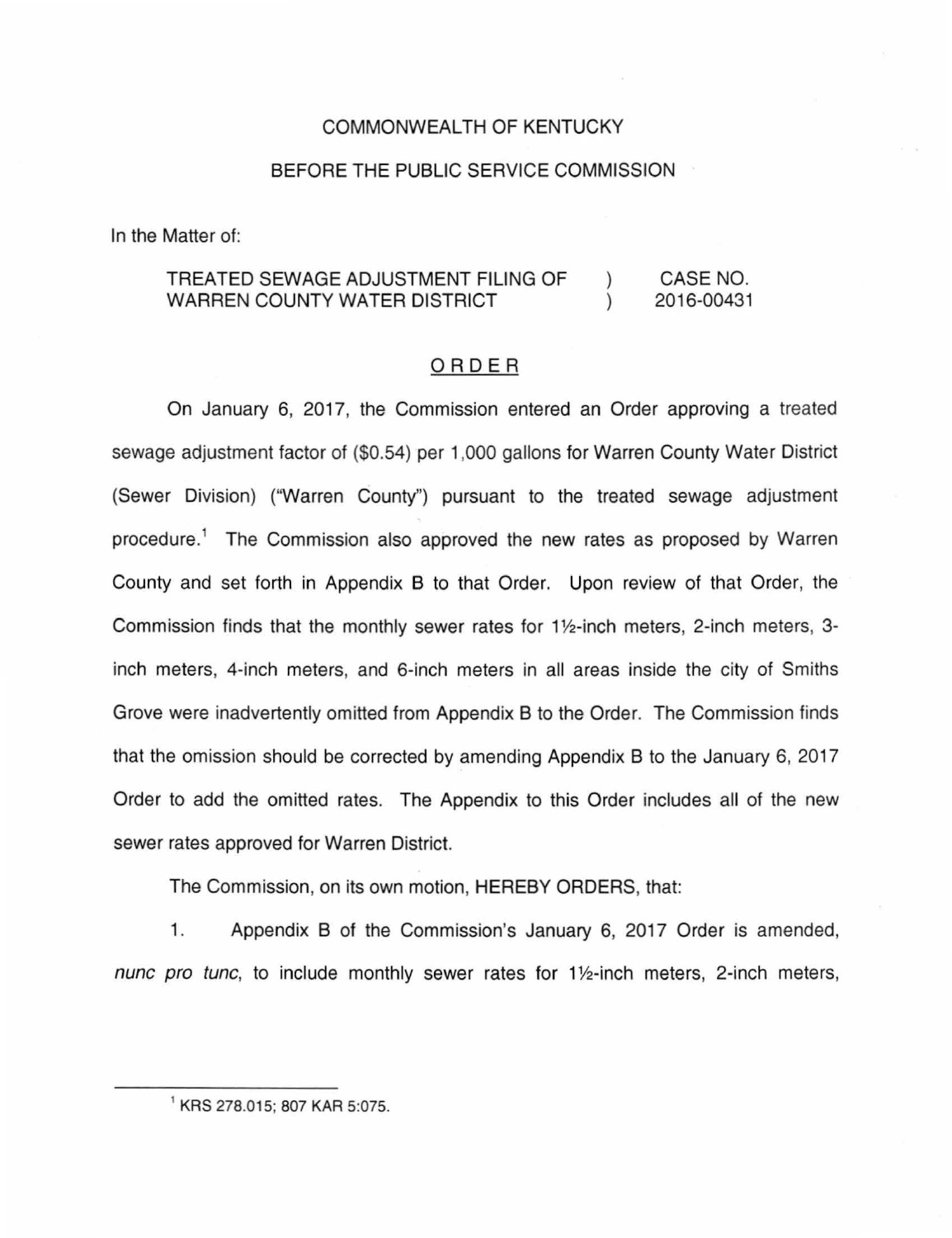3-inch meters, 4-inch meters, and 6-inch meters in all areas inside the city of Smiths Grove.

2. Warren County's proposed rates as set forth in the Appendix to this Order are approved for sewer service rendered by Warren County on and after January 1, 2017.

3. All other provisions of the Commission's January 6, 2017 Order shall remain in full force and effect.

By the Commission



ATTEST:<br>alina R Matheus

Case No. 2016-00431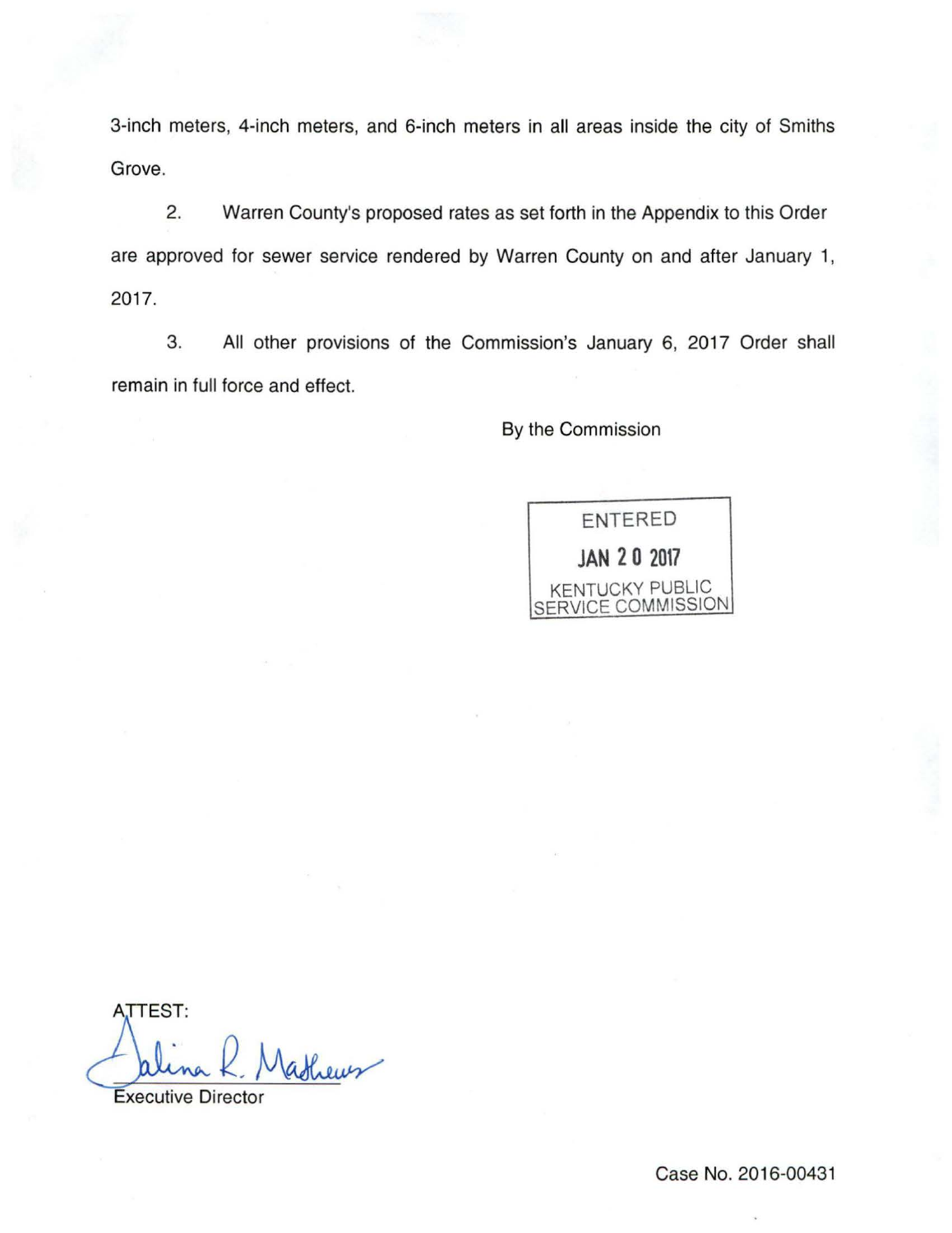#### APPENDIX

## APPENDIX TO AN ORDER OF THE KENTUCKY PUBLIC SERVICE COMMISSION IN CASE NO. 2016-00431 DATED **JAN 2 0 2017**

#### 1 1/2-lnch Meters

First 10,000 Gallons Next 10,000 Gallons Next 80,000 Gallons Over 100,000 Gallons

# 2-Inch Meters<br>First 16.00

16,000 Gallons Next 4,000 Gallons Next 80,000 Gallons Over 100,000 Gallons

#### 3-lnch Meters

First 30,000 Gallons Next 70,000 Gallons Over 100,000 Gallons

#### 4-lnch Meters

First 50,000 Gallons Next 50,000 Gallons Over 100,000 Gallons

#### 6-lnch Meters

First 100,000 Gallons Over 100,000 Gallons

\$54.90 Minimum Bill 4.56 per 1 ,000 Gallons 3.96 per 1 ,000 Gallons 3.16 per 1,000 Gallons

\$81.26 Minimum Bill 4.56 per 1 ,000 Gallons 3.96 per 1 ,000 Gallons 3.16 per 1 ,000 Gallons

\$140.10 Minimum Bill 3.96 per 1 ,000 Gallons 3.16 per 1 ,000 Gallons

\$219.30 Minimum Bill 3.96 per 1,000 Gallons 3.16 per 1 ,000 Gallons

\$417.30 Minimum Bill 3.16 per 1 ,000 Gallons